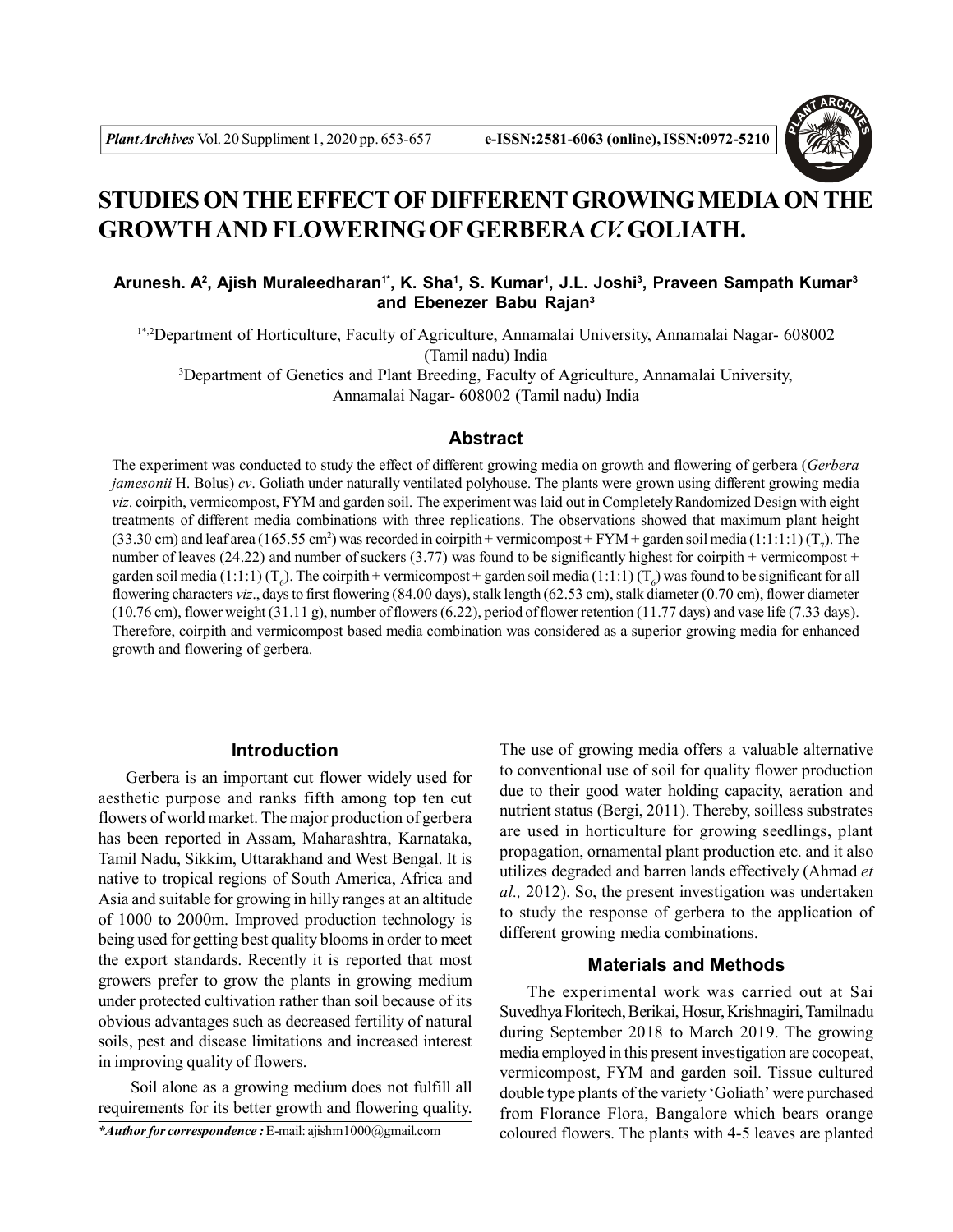| <b>Treatment No.</b>  | <b>Particulars</b>                                      |
|-----------------------|---------------------------------------------------------|
|                       | Vermicompost + Garden soil $(1:1)$                      |
|                       | $FYM + Garden soil (1:1)$                               |
|                       | Coirpith + Garden soil $(1:1)$                          |
|                       | Vermicompost + $FYM + Garden$ soil (1:1:1)              |
|                       | Coirpith + $FYM + Garden soil (1:1:1)$                  |
|                       | Vermicompost + Coirpith + Garden soil $(1:1:1)$         |
|                       | $Corprint + Vermicompost + FYM + Garden soil (1:1:1:1)$ |
| $T_{\circ}$ (control) | Garden soil alone                                       |

**Table 1:** Treatment schedule.

in raised beds prepared by using different growing media combinations and the experiment was laid out in a completely randomized design with three replications consisting of eight treatments each. The details of the growing media treatments are presented in table 1 and each replication consisting of 12 plants planted in 1.5  $m<sup>2</sup>$ area. The statistical analysis based on the mean values per treatment was made using the technique of analysis of variance with TNAUSTAT.

## **Results and Discussion**

The proper selection of growing media is essential to maintain sufficient anchorage of plant, provision of nutrients and water as well as gaseous exchange between roots and atmosphere outside the growing medium (Abad *et al.,* 2001). The growing media that are light in weight, rich in nutrients and well drained are considered best for the growth and development of flowering plants (Dubey *et al.,* 2013).

The response of different growing media employed in the study influenced various vegetative parameters of gerbera. The results of the present investigation (Table 2) revealed that the plant height (33.30 cm) and leaf area  $(165.55 \text{ cm}^2)$  were significantly high in the plants grown in combined media of coirpith + vermicompost +  $FYM +$ garden soil  $(T_7)$  which was on par with coirpith + vermicompost + garden soil  $(T_6)$ . These findings were similar to the observations of Barreto and Jagtap (2002) in gerbera, Padhiyar *et al.,* (2017) and Kameshwari *et al.,* (2014) in chrysanthemum by using cocopeat and vermicompost amended media. It might be due to ability of this growing media to provide good aeration to plants in order to sustain the development and growth of roots and shoots. Plant height (28.83 cm) and leaf area (143.44 cm<sup>2</sup> ) was found to be significantly lower in garden soil media  $(T<sub>8</sub>)$  than other media combinations. It was due to the fact that there was a significant decrease in leaf length and width of African daisy with decreasing level of phosphorus in the growing medium (Nowak, 2001).

Among the different growing media used (Table 1), the maximum number of leaves (24.22) and number of suckers (3.77) were observed in treatment  $T_6$  (coirpith +

vermicompost + garden soil) followed by treatment  $T<sub>z</sub>$  (coirpith + vermicompost + FYM + garden soil). The readings are in support of Barreto and Jagtap (2002) and Singh (2018) who reported the same in coirpith + vermicompost media. Though, number of leaves and suckers is mainly influenced by environmental conditions, nutrients present in the growing media are also important in this regard. More

number of leaves in plants reflect good vigour and their suitability to environment and growing media. Since nitrogen in growing media significantly affects plant growth, increase in number of leaves of plants can also be due to adequate availability of nitrogen content in media (Benito *et al.,* 2005 and Khayyat *et al.,* 2007).

The minimum number of days taken for first flower emergence was observed in treatment  $T<sub>6</sub>$  (coirpith + vermicompost + garden soil). It might be due to the vigorous growth of the plant growing in the media and the rapid uptake of nutrients and water has a pronounce effect on early production. This is also attributed to accumulation of more photosynthates in this media might have induced early flowering. These results are in accordance with the findings of Chauhan *et al.,* (2014), Singh (2018) in gerbera and Karthikeyan and Jawaharlal (2015) in carnation. As the vegetative growth was found to be better in coirpith and vermicompost media combinations, the flower set was early which results in the production of high quality cut flowers.

Plants grown in substrate containing coirpith + vermicompost + garden soil ( $T<sub>6</sub>$ ) produced longer flower stalk length and flower stalk diameter in gerbera. The observations are in line with the findings of Ahmad *et al.,* (2012) who also recorded the same when grown in combination of mushroom compost with coirpith medium and Chandrappa (2002) in anthurium. Flower growth and development is mainly influenced by the availability of phosphorus in the growing media which supplies to the plants. It ultimately resulted in increased flower stalk length and stalk diameter.

It is evident that the flower diameter and flower weight are important floral traits in gerbera which can make the beauty of flower heads used for decoration. The maximum flower diameter and weight of fresh flowers were reported on plants grown in coirpith  $+$ vermicompost + garden soil media  $(T_6)$  which was on par with coirpith + vermicompost +  $FYM$  + garden soil media ( $T_7$ ). The production of large sized gerbera flowers is based on the structure, texture, pH, organic matter content as well as NPK levels in the growing media (Lang and Pannuk, 1998). The results clearly indicate that both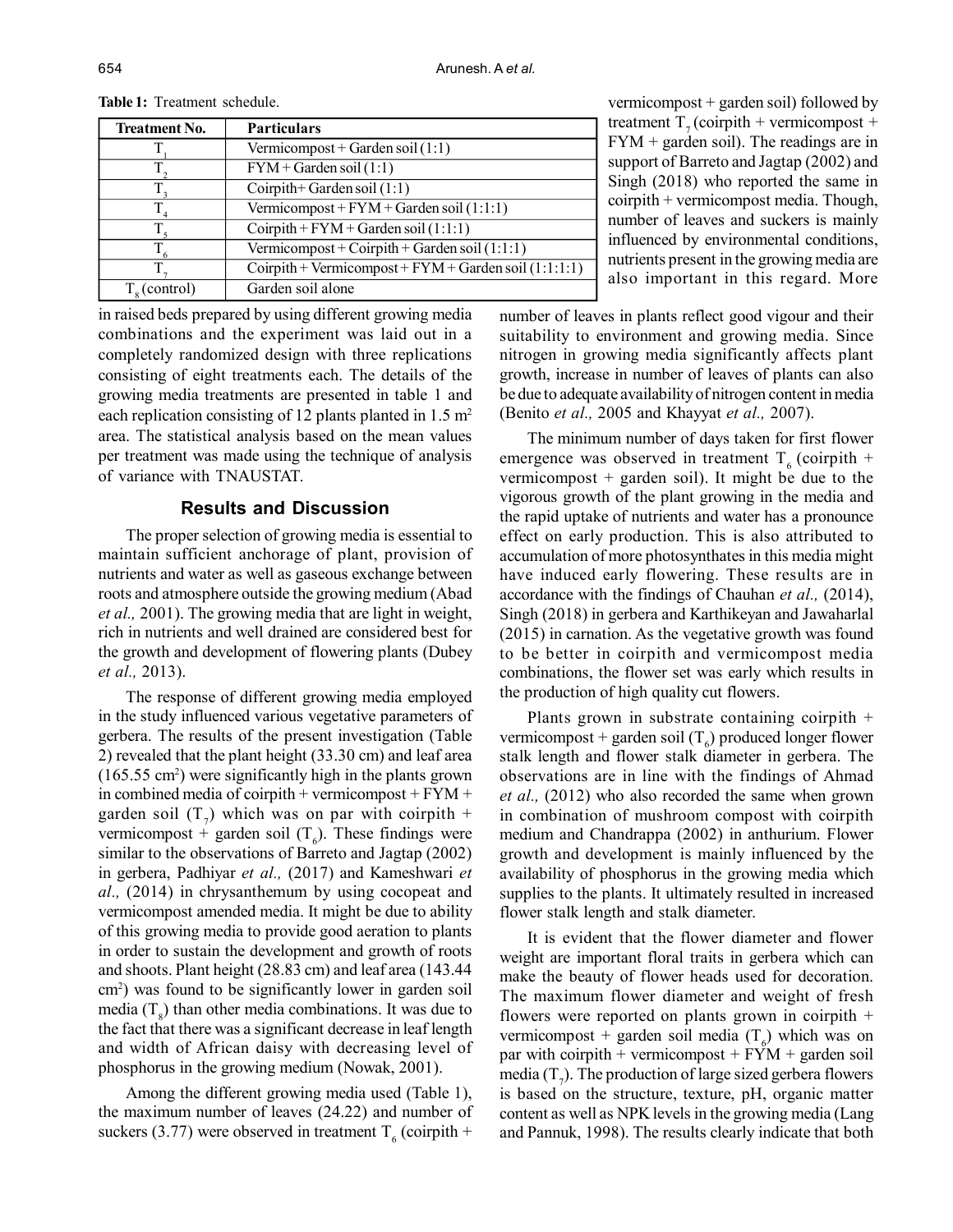| <b>Treatments</b> | <b>Plant</b> | <b>Number</b> | Leaf               | <b>Number</b> |
|-------------------|--------------|---------------|--------------------|---------------|
|                   | height       | of            | area               | of            |
|                   | (cm)         | leaves        | (cm <sup>2</sup> ) | suckers       |
| T                 | 31.40        | 20.22         | 155.44             | 2.66          |
| $\overline{T}_2$  | 30.46        | 19.66         | 152.33             | 2.22          |
| $\overline{T}_3$  | 31.63        | 21.77         | 160.77             | 3.11          |
| T                 | 30.33        | 18.77         | 150.66             | 1.77          |
| T                 | 31.53        | 20.55         | 158.10             | 2.77          |
| T<br>6            | 33.20        | 24.22         | 163.66             | 3.77          |
| T.                | 33.30        | 23.88         | 165.55             | 3.55          |
| $T_{\rm 8}$       | 28.83        | 17.33         | 143.44             | 1.44          |
| S.Ed.             | 0.46         | 0.28          | 0.69               | 0.17          |
| $CD(P=0.05)$      | 0.98         | 0.61          | 1.48               | 0.37          |

**Table 2:** Effect of different growing media on vegetative growth of gerbera.

the growing media possess better physico-chemical properties for growth and flowering in gerbera. The increase in flower size may also be due to the cumulative effect of growth parameters and more accumulation of starch from leaves to flowers. The flower size and flower weight was comparatively lower in garden soil media  $(T<sub>8</sub>)$  because of the accumulation of salts and higher pH value which was highly detrimental in reducing the flower size. These results are in accordance with the findings of Chauhan *et al.,* (2014), Vamanrao (2015) in gerbera, Bala and Singh (2013) in chrysanthemum.

The data presented in table 3 showed that maximum number of flowers produced per plant was reported in treatment  $T_6$  (coirpith + vermicompost + garden soil) followed by treatment  $T_7$  (coirpith + vermicompost + FYM + garden soil). An increase in number of flowers per plant could be attributed to vigorous vegetative growth of gerbera growing in this media and increasing carbohydrate reserve material with proper uptake of all available nutrients. Similarly, increased availability of essential elements at critical growth stages could have led to increase in number of flowers. The least number

of flowers were observed in treatment  $T<sub>8</sub>$  (garden soil media). When kept dry, the garden soil becomes too compact and damages the tender roots, ultimately resulting in poor growth and flowering. The variation in number of flowers per plant may also be attributed to the physicochemical properties of the substrates. These results are in agreement with the findings of Nowak and Strongy (2003), Ashwath and Pillai (2004), Thangam *et al.,* (2009), Chauhan *et al.,* (2014), Singh (2018) in gerbera, Dutt *et al*., (2002) and Nair and Bharathi (2015) in chrysanthemum.

The highest field life of the flowers which is nothing but the period of flower retention in plants was observed in treatment  $T_6$  (coirpith + vermicompost + garden soil) and the minimum was recorded in treatment  $T<sub>8</sub>$  (garden soil media). Similar readings were observed by Sekar and Sujatha (2000) in gerbera and Padhiyar *et al.,* (2017) in chrysanthemum. The coirpith and vermicompost in the growing media combination provides balanced water nutrients and abundant oxygen supply for healthy growth of a plant.

The freshly harvested flowers remained for a longer period in standard vase solution was noticed in coirpith + vermicompost + garden soil  $(T_6)$ . Similar findings were reported by Chauhan *et al.,* (2014) and Singh (2018). Gerbera flowers with strong and sturdy stem were less likely to fold in the vase due to turgor pressure (De jong, 1978). The internal storage of carbohydrate content of the flowers was also responsible for longevity and vase life of cut flowers. The vase life of flowers retained only for a shorter time in garden soil media  $(T<sub>8</sub>)$  and vermicompost + FYM + garden soil media  $(T_4)$ . These observations go in agreement with Sindhu *et al.,* (2010) who recorded least vase life of gerbera flowers in normal soil amended with FYM and vermicompost.

#### **Conclusion**

On the basis of present investigation, the proper

**Treatments Days to first Flower Flower Flower Flower Number of Period of Vase flowering stalk stalk diameter weight flowers flower life (days) length (cm) diameter (cm) (cm) (g) per plant retention (days) (days) T** 89.22 | 54.10 | 0.53 | 9.53 | 27.10 | 4.66 | 10.66 | 5.99 T. 89.66 | 52.63 | 0.46 | 8.93 | 24.88 | 4.11 | 10.44 | 5.66  $\mathbf T$ 86.88 | 57.26 | 0.56 | 10.03 | 28.77 | 5.22 | 11.33 | 6.44  $\overline{T}$ 90.11 | 52.66 | 0.50 | 8.20 | 23.88 | 3.66 | 9.55 | 5.11  $\overline{T}$ 88.77 | 52.83 | 0.53 | 9.70 | 26.44 | 4.88 | 10.99 | 5.77  $T_{6}$ 84.00 | 62.53 | 0.70 | 10.76 | 31.11 | 6.22 | 11.77 | 7.33  $T_{7}$ 85.44 | 61.33 | 0.66 | 10.40 | 29.88 | 5.88 | 11.55 | 6.99  $T_{\rm s}$ 90.88 | 49.70 | 0.36 | 7.50 | 22.33 | 3.11 | 7.66 | 4.33 S.Ed. | 0.37 | 1.03 | 0.05 | 0.15 | 0.33 | 0.19 | 0.26 | 0.23  $CD (P=0.05)$  0.78 2.19 0.10 0.33 0.71 0.40 0.55 0.49

**Table 3:** Effect of different growing media on flowering parameters of gerbera.